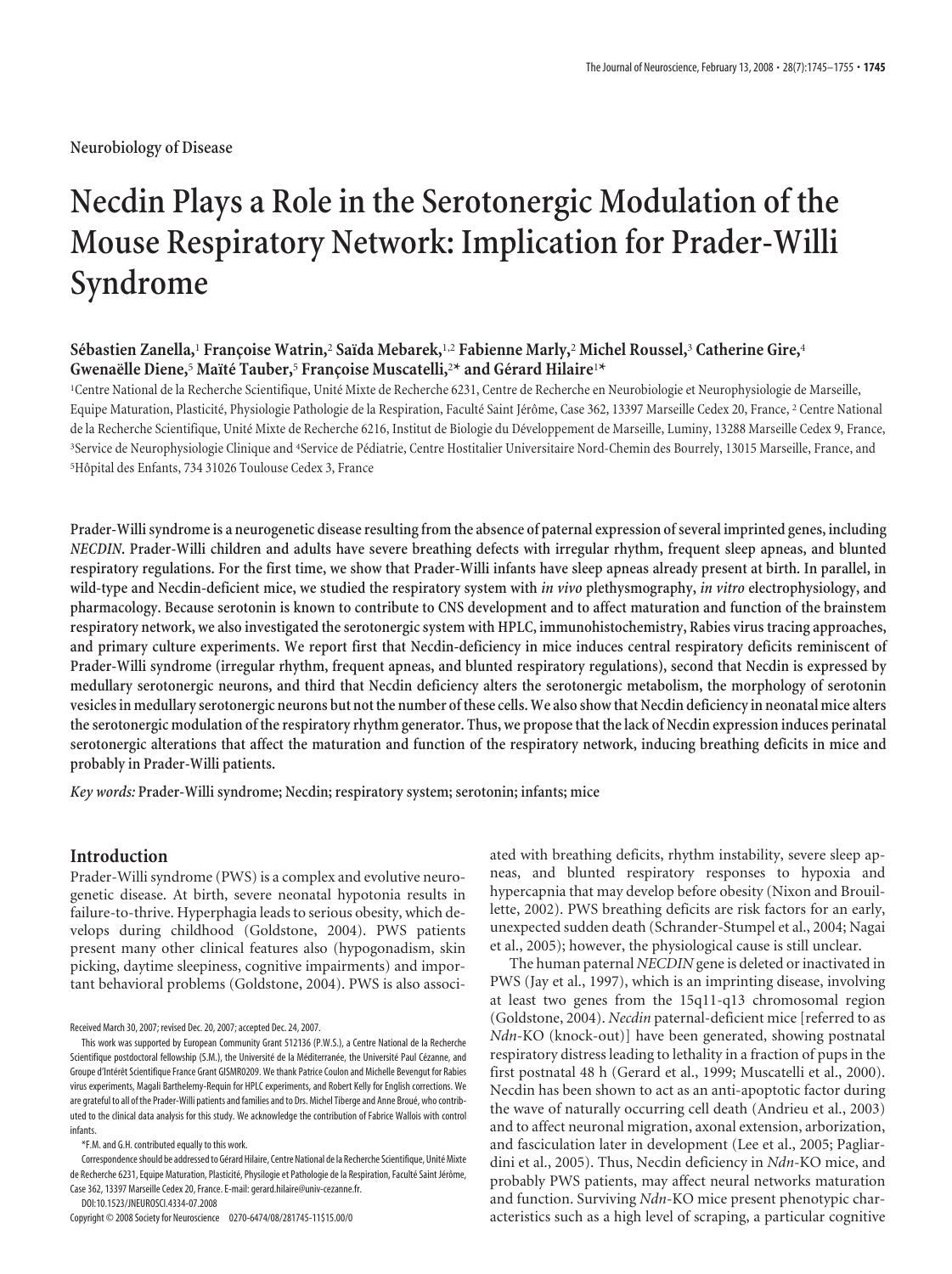profile (Muscatelli et al., 2000), sensory-motor defects, and an altered pain threshold (Andrieu et al., 2006), which reveal striking parallels with some of the phenotypic manifestations in PWS patients. The *Ndn-*KO model is consequently a good model for specific symptoms of PWS.

Here, for the first time, we report frequent central sleep apneas from birth in PWS neonates and, in parallel, respiratory instability, frequent apneas, and blunted respiratory regulations in surviving *Ndn-*KO neonates, similar to those reported in PWS. Because the metabolism of serotonin (5-HT) may be altered in PWS patients (Akefeldt et al., 1998; Akefeldt and Mansson, 1998) and because 5-HT contributes to CNS development (Gaspar et al., 2003), respiratory network maturation (Bou-Flores et al., 2000), and modulation of the central respiratory activity (Hilaire and Duron, 1999; Bou-Flores et al., 2000), the question arises whether breathing deficits of *Ndn*-KO and PWS originate from 5-HT alterations. We show that Necdin is expressed in 5-HT neurons. Interestingly, in the absence of Necdin, we reveal an increased content of 5-HT in the medulla, alterations of 5-HT vesicles in medullary fibers but no changes in the number of 5-HT medullary neurons, and an altered 5-HT modulation of the respiratory rhythm generator. Our data support a primary role of *NECDIN* deficiency in breathing deficits of PWS neonates and suggest that alterations in 5-HT system play a role in those breathing deficits.

# **Materials and Methods**

*Human infants breathing recordings.* No infants have been recorded especially for this study. Analyses were performed on previously stored data files (French Reference Center for PWS, Toulouse, France; Centre Hospitalier Universitaire Nord, Marseilles, France; Explorations Fonctionnelles du Système Nerveux, CHU Amiens, France) originating from infants from birth to 50 months of age, who were previously hospitalized for medical reasons (hypotonia, low weight, respiratory deficits, parent anxiety, etc.). They were genotyped for PWS diagnostic and had routine polysomnographic recordings from 9:00 P.M. to 6:00 A.M., with abdominal-thoracic captors (chest respiratory movements), mouthnasal flux captor (upper airway flux), electrocardiogram, and electroencephalography. Nonobese, non-PWS infants of matched ages and weights with no respiratory deficits were used as controls. During sleep periods, an Apnea Index (AI) was defined as the number of central apneas more than duration of two missing respiratory cycles ( $>6$  s) per hour (total arrest of both upper airway flux and chest movements  $>6$  s). No sleep obstructive apneas were detected (abolition of upper airway flux but persistence of chest respiratory movements).

*Animals breeding and genotyping.* Experiments were performed in keeping with the European guidelines for the care and use of laboratory animals (Council Directive 86/6009/EEC) of mice at embryonic day 16.5 (E16.5), postnatal day 2 (P2), and P30. *Ndn* is an imprinted gene that is expressed from the paternal allele and silenced on the maternal allele. Heterozygous males carrying an *Ndn*-deleted allele were bred to wildtype (WT) females (C57BL/6J background) to generate WT  $(+m/+p)$ and heterozygotes animals  $(+m/-p)$  with the paternal allele deleted, referred to in the text as *Ndn*-KO, used for analyses. Genotyping was performed as described previously (Muscatelli et al., 2000).

In vivo *recordings of mouse breathing patterns.* As reported previously (Viemari et al., 2004, 2005), breathing was recorded from unrestrained, unanesthetized P2 and P30 mice in a constant air flow whole-body plethysmograph (EMKA Technologies, Paris, France). Animal chambers were maintained at 32  $\pm$  0.5°C (25 ml) and 25  $\pm$  0.5°C (200 ml) for P2 and P30 mice, respectively. We measured the mean respiratory frequency in cycles per minute  $(c \text{ min}^{-1})$  and AI only during quiet periods when mice were apparently sleeping. In neonatal mice, similar to PWS neonates, we defined AI as the number of apneas more than duration of two missing respiratory cycles  $(>1 s)$  per hour. AI was also calculated for apneas of longer duration ( $>$ 4 missing cycles; i.e.,  $>$  2 s). In adult mice where the duration of respiratory cycles was very short ( $\sim$ 330 ms), AI

was defined as the number of apneas  $>$  3 cycles ( $>$ 1 s) per hour, but AI was also calculated for longer apneas ( $>$ 6 cycles; i.e.,  $>$ 2 s).

To check the ventilation responses to hypoxia and hypercapnia, we first recorded control ventilation (100%) during a 60 min period under air, and then replaced air with a hypoxic (10%  $O_2$ -90% N<sub>2</sub>) or hypercapnic (4%  $CO<sub>2</sub>$  in air) mixture for 5 min. Changes occurring during the two last minutes were expressed as percentage of control. Routinely, breathing of four mice was simultaneously recorded in the four-chambers plethysmograph, allowing comparison between WT and *Ndn-*KO littermates placed in identical conditions.

In vitro *recordings in "en bloc" medullary preparations.* As reported previously (Viemari et al., 2004; Zanella et al., 2006, 2007), P2 mice were decerebrated; the medulla and the cervical spinal cord were dissected and placed ventral sides up in a 2 ml chamber perfused  $(4 \text{ ml min}^{-1})$  with artificial CSF (aCSF) (129 mm NaCl, 3.35 mm KCl, 1.26 mm CaCl<sub>2</sub>, 1.15 mm MgCl<sub>2</sub>, 21 mm NaHCO<sub>3</sub>, 0.58 mm NaH<sub>2</sub>PO<sub>4</sub>, 30 mm Glucose) bubbled with carbogen (pH 7.4, at 27°C). The C4 phrenic nerve activity was recorded with suction electrode to measure the phrenic burst frequency (PBF) expressed in c min<sup>-1</sup>. In some cases, the respiratory discharges of the hypoglossal and the C4 phrenic nerves were simultaneously recorded. AI was defined as the number of phrenic pauses more than duration of two respiratory cycles ( $>$ 10 s) per hour. In control periods  $>$ 200 consecutive cycles, the cycle period variability was measured with the irregularity score (IS) defined as IS =  $100*ABS(P_n - P_{n-1})/P_{n-1}$ , with *P* being the period of the *n*th respiratory cycle (Viemari et al., 2005). To test the response of the respiratory rhythm generator (RRG) to applications of either exogenous serotonin (5-HT) or specific 5-HT receptor (5-HT-R) agonists [8-hydroxy-2-(di-*n*-propylamino)tetralin (8- OHDPAT), 4-iodo-2,5-dimethoxyamphetamine (DOI), and methyl-5- (2-thienylmethoxy)-1*H*-indole-3-ethanamine hydrochloride (BW 723C86) for 5-HT<sub>1A</sub>-R, 5-HT<sub>2A</sub>-R, and 5-HT<sub>2B</sub>-R, respectively] or hypoxia, the normal aCSF was changed to modified aCSF for 5 min (aCSF containing drugs or nonoxygenated aCSF bubbled with 95%  $N_2/5\%$ CO<sub>2</sub>, pH 7.4, at 27°C). Changes were expressed as percentage of control PBF (one trial per preparation) and were averaged minute per minute from different preparations. Routinely, two preparations were simultaneously recorded in the same *in vitro* chamber, allowing comparison of pairs of WT and *Ndn*-KO littermates. All drugs were purchased from Sigma (St. Louis, MO).

*Biochemical analysis.* As reported previously (Viemari et al., 2005), neonates were cold anesthetized and adults were killed with a lethal pentobarbitone injection (300 mg.kg  $^{-1}$ , i.p.). Then, the brains were rapidly dissected out, and the medullas were weighed and kept at  $-80^{\circ}$ C until biochemical analysis. The endogenous concentrations of 5-HT and the main 5-HT metabolite 5-hydroxyindole-3-acetic acid (5HIAA) were measured using HPLC (UVK Laboratory, Paris, France) coupled with electrochemical detection.

*Rabies virus tracing experiments.* Rabies virus (RV) infects neurons and only neurons (no glial cells) and transynaptically propagates in a retrograde manner through synaptically connected neurons of a network. Therefore, diaphragmatic inoculation of RV (the Challenge Virus Standard strain of RV; Laboratoire de Virologie Moléculaire et Structurale, Centre National de la Recherche Scientifique, Gif sur Yvette, France) have been used to infect and label neurons from the brainstem respiratory network, as reported previously in adult mice (Gaytan et al., 2002) and neonatal mice (Hilaire et al., 2004; Viemari et al., 2004; Hilaire, 2006; Zanella et al., 2006; Bevengut et al., 2008). As stated by Morcuende et al. (2002), RV "is the most valuable, particularly for studying motor networks, because after its injection into muscles or nerves, it is taken up exclusively by motoneurons, without uptake by sensory or sympathetic neurons." In neonatal mice, after RV diaphragmatic inoculation (Bevengut et al., 2008) (Fig. S1, available at www.jneurosci.org as supplemental material), RV successively infects, step by step, phrenic motoneurons (24 –30 h) (Fig. S1*A*, available at www.jneurosci.org as supplemental material), medullary premotoneurons (30 –36 h), second-order interneurons of the ventral respiratory group, Bötzinger group, and pre-Bötzinger Complex (36-42 h) (Fig. S1B, C, available at www. jneurosci.org as supplemental material), third-order interneurons in the raphe (42–48 h) (Fig. S1*D*, available at www.jneurosci.org as supple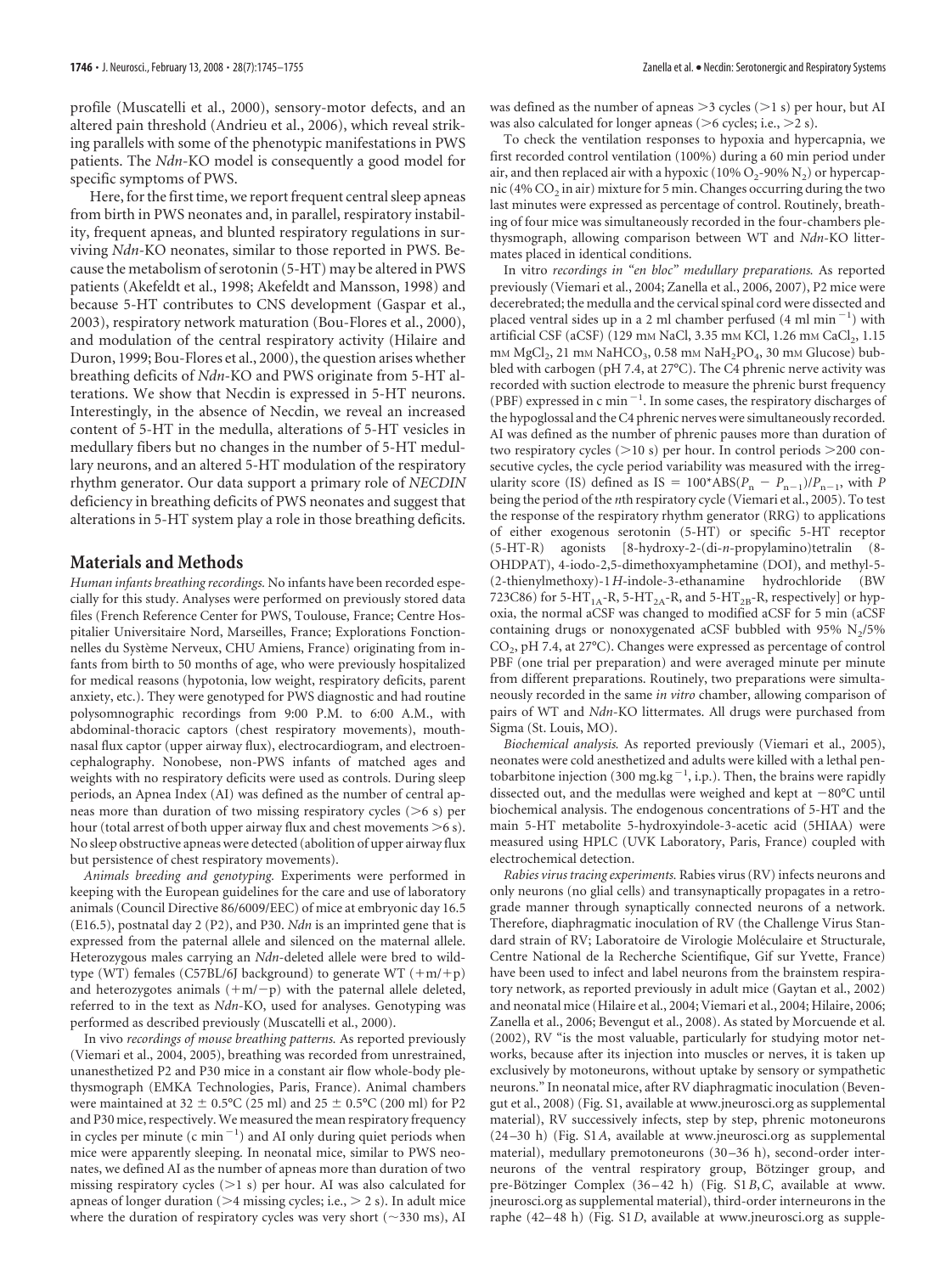mental material), nTS, A5, and A6 areas, etc. While time elapses, RV further propagates in the brainstem and upper CNS structures, but some areas remain devoid of infected neurons, even 48 –54 h after RV injection, such as the VII, X, and XII motor nuclei (Fig. S1*E*,*F*, available at www.jneurosci.org as supplemental material) and the medullary A1/C1 and A2/C2 catecholaminergic neurons (data not shown) (Hilaire et al., 2004; Hilaire, 2006; Zanella et al., 2006).

The present study was focused on the RV-infected neurons from medullary raphe and respiratory related areas at 42– 48 h after RV inoculation in the diaphragm at P0. All procedures were conducted in an enclosure physically separated from the other parts of the laboratory (guidelines for Biosafety Level 2 laboratory practices). After cold anesthesia of P0 neonates, the skin, the superficial muscles, and the fat laying above the 10th to 11th intercostal space were dissected to allow insertion of the needle of a 10  $\mu$ l Hamilton syringe within the diaphragm and injection of 1  $\mu$ l of RV suspension ( $4 \times 10^9$  plaque forming units/ml) over 1 min. The whole procedure did not last >15 min. All neonates recovered after warming. They were given back to their mother and killed 42– 48 h later. The RV-infected neurons were identified in brainstem slices with a monoclonal mouse anti-RV (produced by P. Coulon in the laboratory).

*Immunohistofluorescence.* E16.5 embryo heads, P2 whole brains, or brainstems from WT and *Ndn-*KO littermates pairs were dissected, fixed in 4% paraformaldehyde/PBS, cryoprotected in PBS/20% sucrose, embedded in OCT (Tissue-Tek; Sakura, Tokyo, Japan) and sectioned at 20  $\mu$ m. For experiments involving cell counting, one of five sections was arranged serially on slides to obtain five complete series of every brain. Sections were blocked in PBS/0.1% Triton X-100/7% heat-inactivated goat or donkey serum for 1 h. They were then incubated overnight at 4°C with the following primary antibodies: polyclonal rabbit anti-Necdin (1/1000; Upstate Biotechnology, Lake Placid, NY), polyclonal rabbit anti-tyrosine hydroxylase (TH) (1/500; Institut J. Boy, Reims, France), polyclonal goat anti-5-HT (1/500; Immunostar, Hudson, WI) and monoclonal mouse anti-challenge virus standard Rabies virus (1/1000). Immunolabeling was detected with the following secondary antibodies: donkey anti-rabbit Alexa Fluor 488 (1/200; Invitrogen, Eugene, OR), donkey anti-goat Alexa Fluor 546 (1/200; Invitrogen), donkey antirabbit tetramethylrhodamine isothiocyanate (1/200; Interchim, Montlucon, France), donkey anti-goat Alexa Fluor 488 (FluoProbes, 1/500; Interchim), donkey anti-mouse AMCA (1/200; Jackson ImmunoResearch, West Grove, PA), goat anti-rabbit Alexa Fluor 546 (1/500; Invitrogen), and goat anti-mouse Alexa Fluor 488 (FluoProbes, 1/500; Interchim). Slides were mounted in Vectashield mounting medium with 4',6'diamidino-2-phenylindole (Vector Laboratories, Burlingame, CA). Images were acquired with an Axiocam MRm digital camera (Zeiss, Thornwood, NY) on an Axioplan2 Imaging microscope (Zeiss) with an Apotome module (Zeiss), using AxioVision 4.4.1.0 software (Zeiss). Images were assembled with the Adobe Photoshop (Adobe Systems, San Jose, CA) CS2 software. The methods for the *in situ* detection of Necdin mRNA are reported in supplemental Figure S2 (available at www.jneurosci.org as supplemental material).

*Primary serum-free cultures of 5-HT raphe neurons and immunocytochemical labeling.* Cultures of medullary raphe neurons were prepared from neonatal (P2) mice from four mutants and four WT animals, following a protocol for serum-free cultures (Brewer, 1995), which was modified and adapted to raphe neurons (Lautenschlager et al., 2000). The dissection included neurons from all three medullary raphe nuclei: raphe obscurus, raphe magnus, and raphe pallidus. Defined tissue pieces were rinsed twice with PBS, incubated in trypsin/EDTA (0.05/0.02% w/vol in PBS) for 15 min at 37°C, washed twice (first with PBS and then with dissociation medium: MEM supplemented with 10% fetal calf serum, 100 IE insulin/L, 0.5 mm glutamine, 100 U/ml penicillin/streptomycin, 44 mm glucose and 10 mm HEPES buffer), dissociated mechanically by fire-polished Pasteur pipettes, centrifuged at  $210 \times g$  for 2 min at 21°C, redissociated in starter medium (serum-free neurobasal medium supplemented with B27, 0.5 mm glutamine, 100 U/ml penicillin/streptomycin, and 25  $\mu$ M glutamate), counted and plated in four-well plates at a density of 100,000 cells/cm<sup>2</sup>. Plates were pretreated with poly-L- ornithine (0.5% in PBS) for 2 h at 37°C, followed by incubation with laminin overnight at 37°C. Cultures were kept 4 d (37°C, 5% CO<sub>2</sub>), the first 2 d in

a medium with glutamate and the following 2 d in a medium without glutamate. Cells were then washed twice with PBS and fixed in 4% paraformaldehyde/PBS for 15 min at room temperature. After three rinses with PBS, the cells were incubated with a blocking solution containing 5% heat-inactivated goat serum, 2% bovine serum albumine dissolved in PBS supplemented with 0.5% Triton X-100 for 1 h at room temperature. Incubation with polyclonal rabbit anti 5-HT diluted (1/500) in blocking solution was performed overnight at 4°C. Immunolabeling was detected with the secondary antibody goat anti-rabbit Alexa Fluor 488 (1/500; Invitrogen). For each culture, 200 neurons were analyzed for the 5-HT vesicles data.

*Statistical analysis.* All data were analyzed using SigmaStat software (SPSS, Erkrath, Germany). The first step of the analysis was to verify the assumptions of normality and homoscedasticity of the samples. All values given are mean  $\pm$  SEM, unless stated otherwise. Mean values (breathing frequency and ventilation changes, PBF, IS, and AI values, bioamines concentrations, number and size of vesicles in 5-HT fibers, etc.) were compared between WT and *Ndn*-KO mice by Student's*t* test. Changes in PBF induced by modified aCSF and differences between genotypes were analyzed by a two-way ANOVA with one criteria repeated (minute) followed by Dunnett's tests to compare the control frequency to the frequency under modified aCSF during each minute. All tests were made on absolute values. Statistical significance was taken at  $p \leq 0.05$ .

#### **Results**

## **Central sleep apneas are frequent in PWS neonates**

During sleep, polysomnography of 10 PWS infants (median, 16 months of age; range, 1–50) who were not obese (body mass index, median 16 kg/m<sup>2</sup>; range, 15.5–18.9) revealed an irregular breathing interrupted by frequent sleep apneas that were central from origin (i.e., nonobstructive apneas), because they occurred with simultaneous cessation of both nasal flux and chest movements. In seven of 10 PWS infants, counting sleep apneas more than two missing respiratory cycles  $(>6 s)$  led to a pathological AI (median, 2.1 apneas per hour; range, 1.1–16). However, the remaining three PWS infants had very few apneas  $>6$  s and normal AI (median, 0.12). The recommended limit for normal AI in infants is  $\leq$ 1 (Uliel et al., 2004). In 10 control infants of matched ages and weights, we counted very few sleep apneas more than two missing respiratory cycles  $(>6 s)$ , leading to AI values significantly lower than those of PWS infants (median, 0.37; range,  $0-1.2$ ;  $p < 0.001$ ). Thus, PWS infants suffer from central sleep apneas. Among those PWS infants, one was diagnosed at 2 d of age (P2). He already had very frequent sleep apneas  $>6$  s (AI, 11) (Fig. 1*A*), whereas three control neonates had 10-fold less frequent apneas. Three weeks later, sleep apneas remained frequent in this PWS neonate (AI, 16) but not in controls (AI, 0). Thus, most (70%) but not all PWS infants suffer from central sleep apneas in the class of 1 to 50 months of age. We did not observe a correlation between occurrence of sleep apneas and the type of genetic mutation (deletion, disomy) (supplemental Table 1, available at www.jneurosci.org as supplemental material).

# **Central apneas are frequent in** *Ndn-***KO neonates and adults**

Because *NDN* is involved in PWS and Necdin deficiency affects the prenatal maturation of the respiratory network in mice (Ren et al., 2003; Pagliardini et al., 2005), we examined whether Necdin deficiency in mice induced neonatal breathing deficits resembling those of PWS neonates. We then compared breathing of WT and *Ndn*-KO mice (Fig. 1*B*). In unrestrained, unanesthetized neonatal mice, plethysmography at P2 showed that breathing frequency was similar in *Ndn*-KO ( $n = 12$ ; 128  $\pm$  16 c min<sup>-1</sup>) and WT ( $n = 10$ ; 116  $\pm$  4 c min<sup>-1</sup>) during quiet periods of recording when mice apparently slept. However, apneas  $>2$  respiratory cycles  $(>1 s)$  were approximately threefold more fre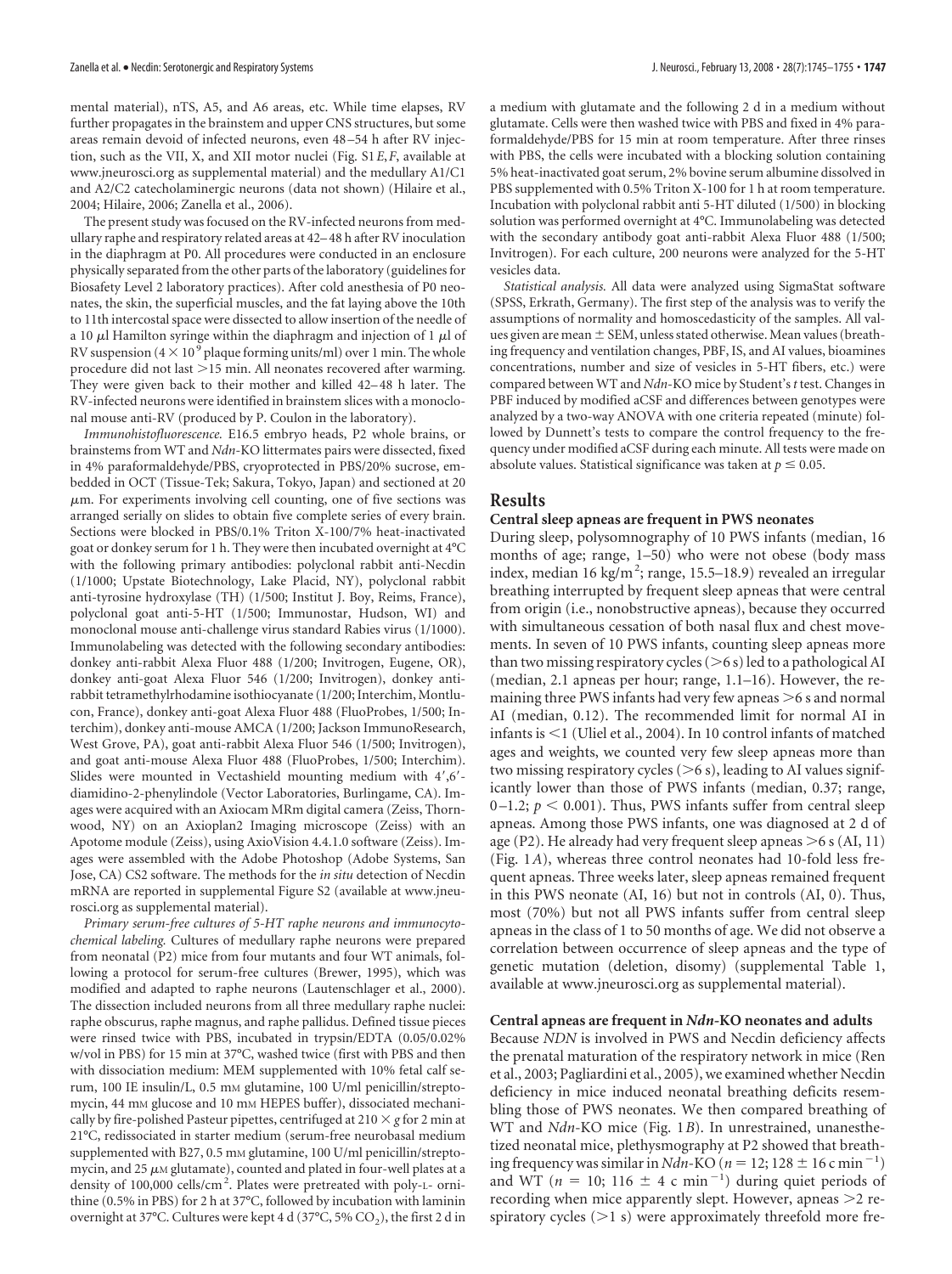quent in *Ndn*-KO (AI,  $367 \pm 14$ ) than WT (AI,  $136 \pm 37$ ) mice. A similar difference was observed with longer apneas. Apneas  $>4$  cycles ( $>2$  s) were 10-fold more frequent in  $Ndn$ -KO (AI, 164  $\pm$  57) than WT (AI,  $15 \pm 8$ ) mice ( $p < 0.01$ ). Although two *Ndn*-KO had >300 apneas >2 s per hour, two *Ndn-*KO mice breathed normally. As breathing appeared more irregular in *Ndn-*KO than inWT mice, we further examined the variability of the respiratory cycle duration using the IS (Viemari et al., 2005), which was twofold larger in *Ndn*-KO (47  $\pm$  3) than in WT (27  $\pm$  1) neonates ( $p < 0.001$ ).

In unrestrained, unanesthetized adult mice (P30), plethysmography showed that most *Ndn-*KO mice retained an altered breathing pattern during quiet periods when they apparently slept (Fig. 1*C*). No significant differences in mean respiratory frequency, tidal volume, and minute ventilation were observed between genotypes. However, apneas were significantly more frequent in *Ndn*-KO ( $n = 11$ ; AI, 225 ± 102 and 105  $\pm$  43 for apneas >3 and 6 cycles; i.e.,  $>1$  s and  $>2$  s, respectively) than in WT ( $n = 12$ ; AI,  $7 \pm 3$  and  $1 \pm 1$  for apneas  $>$  3 and 6 cycles; i.e.,  $>$  1 s and  $>$  2 s) adult mice. Although two *Ndn-*KO mice had  $>$ 150 apneas  $>$ 6 cycles per hour, two *Ndn-*KO mice had normal breathing. In addition, cycle duration was significantly more variable in *Ndn*-KO (IS,  $55 \pm 11$ ) than in WT (IS,  $12 \pm 3$ ;  $p < 0.01$ ) mice.

Submitting adult mice to hypoxia (10% of O2 in N2, 5 min; 11 *Ndn*-KO, 12 WT) or hypercapnia (4% of  $CO<sub>2</sub>$  in air, 5 min; 8 *Ndn*-KO, 10 WT) increased minute ventilation in both genotypes. However, the mean increase in minute ventilation was 40% less in *Ndn-*KO compared with WT mice ( $p < 0.01$ ).

Therefore, Necdin deficiency induces breathing deficits in neonatal and adult mice similar to those reported in PWS patients: irregular rhythm, frequent apneas, and blunted respiratory regulations. Noticeably, the expression of these breathing alterations is variable in mice, although they have an identical C57BL/6J genetic background.

# **Respiratory deficits of** *Ndn-***KO neonates have a central component**

To examine whether breathing deficits of *Ndn-*KO neonates originated from central or peripheral alterations, we compared the rhythmic phrenic bursts produced by the isolated RRG in *en bloc* medullary preparations from *Ndn*-KO ( $n = 10$ ) and WT ( $n =$ 10) neonates at P2 (Fig. 2*A*). In both genotypes, the phrenic bursts had a similar



**Figure 1.** Breathing deficits of PWS patients and *Ndn-*KOmice. *A*, Human neonates: breathingrecordings duringsleep periods in PWS and control P2 neonates (top and bottom traces, respectively) reveal frequent sleep apneas in PWS patient but not in control (time scale, 10 s). **B**, Mouse neonates: breathing recordings in unrestrained, unanesthetized Ndn-KO and WT P2 mice (top and bottom traces, respectively) reveal frequent apneas in quiet, probablysleeping, *Ndn-*KO but not in WT mice (timescale, 1s). *C*, Mouse adults: same as above but for unrestrained, unanesthetized *Ndn-*KO and WT P30 mice (top and bottom traces, respectively) (time scale, 1 s).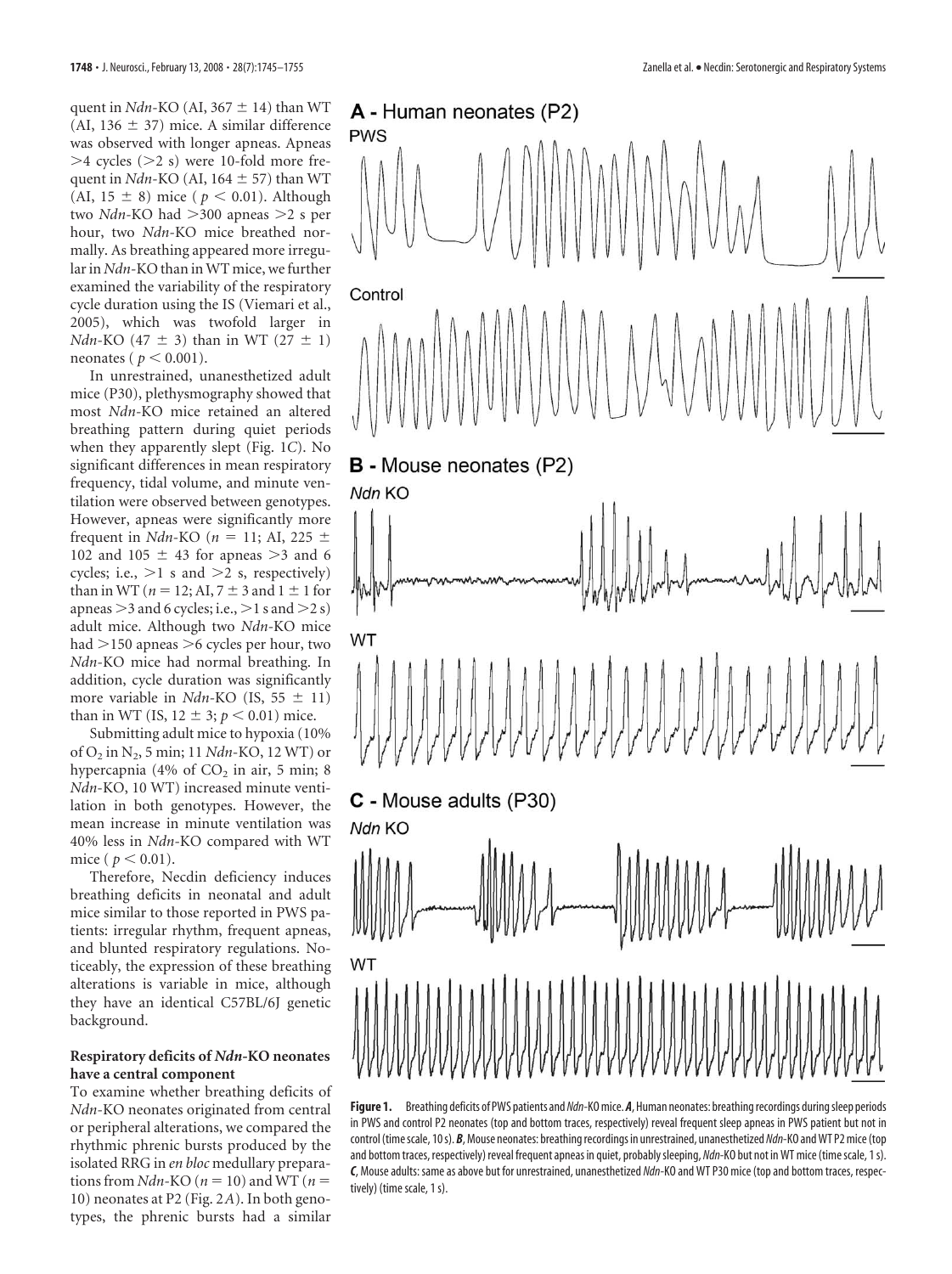

**Figure 2.** Altered*in vitro*respiratory activity and altered response to central hypoxia of*en bloc* medullary preparations from *Ndn-*KO neonates. *A*, Recordings of rhythmic phrenic bursts (integrate) produced by*en bloc*medullary preparations from*Ndn-*KO and WT P2 mice (top and bottom traces, respectively) reveal frequent respiratory arrests >10 s in *Ndn-KO* but not in WT preparations (time scale, 10 s). This difference was even observed during simultaneous recordings of *Ndn*-KO and WT preparations. *B*, Curvesshow mean changes(and SEM) in PBF(expressed as a percentage of control every minute) from nine *Ndn-*KO and nine WT preparations (filled and open triangles, respectively) when the normal oxygenated aCSF (first 5 min; control 100%) is replaced by a nonoxygenated aCSF for 5 min (horizontal bar).  $^{***}p$   $<$  0.001;  $^{\dagger}p$   $<$  0.05.

shape, and the mean of the PBF was similar (PBF,  $12.1 \pm 0.6$  c  $\min^{-1}$ ). However, respiratory arrests >2 cycles (>10 s) were threefold times more frequent in *Ndn*-KO (AI, 52  $\pm$  7) than in WT (AI,  $16 \pm 3$ ;  $p < 0.001$ ) preparations. In addition, mean IS was larger in *Ndn*-KO (IS, 96.3  $\pm$  3.7) than in WT (IS, 66.2  $\pm$  1.9;  $p < 0.001$ ) preparations. Simultaneous recordings of the respiratory bursts produced on both phrenic and hypoglossal nerves in *Ndn-*KO and WT preparations did not reveal obvious anomalies of hypoglossal versus phrenic discharges in *Ndn*-KO (*n* 5). Thus, the totally deafferented RRG of *Ndn-*KO neonates functions but produces a variable rhythm, interrupted by frequent pauses.

We subsequently examined the effect of central hypoxia on the RRG activity of P2 preparations during the 5 min period when the normal oxygenated aCSF is replaced by a nonoxygenated aCSF (Fig. 2*B*). In WT preparations ( $n = 9$ ), as shown previously (Blanchi et al., 2003), the PBF was depressed during the first 3 min of hypoxia; then the PBF slightly increased during the last 2 min, although it remained significantly depressed until the end of the hypoxic challenge. In *Ndn-*KO preparations (*n* 9), central hypoxia also depressed the PBF, but the time course of the depression was slower. The PBF was significantly less depressed after 3 min of hypoxia in *Ndn-*KO than in WT preparations, and thereafter the PBF continued to decrease during the last 2 min of hypoxia in *Ndn-*KO preparations, whereas it increased in WT preparations.

# **The RRG of** *Ndn-***KO neonates abnormally responds to exogenous 5-HT**

We analyzed the PBF changes induced by application of aCSF containing different drugs to WT and *Ndn*-KO medullary preparations at P2 (25  $\mu$ M; 5 min). 5-HT is known to induce three different effects: it increases the PBF, decreases the phrenic burst amplitude, and induces a tonic discharge via the activation of medullary  $5-HT_{1A}-R$ , spinal  $5-HT_{1B}-R$ , and spinal  $5-HT<sub>2A</sub>-R$ , respectively (Hilaire and Duron, 1999; Bou-Flores et al., 2000). In nine WT preparations (Fig. 3*A*), the PBF increased in the first minute of 5-HT application and reached 150  $\pm$  10% of the control over the whole 5 min period (Fig. 3*D*)  $(p < 0.05)$ . 5-HT also depressed the phrenic burst amplitude (activation of spinal  $5-HT_{1B}-R$ ) and induced tonic discharges (activation of spinal 5-HT<sub>2A</sub>-R). In all *Ndn*-KO preparations  $(n = 9)$ , 5-HT application systematically induced the  $5-HT_{1B}-R$  depression of phrenic burst amplitude and the 5-HT<sub>2A</sub>-R tonic discharges but, surprisingly, never increased the PBF (Fig. 3*B*). 5-HT had no significant effects on the PBF in the first minute of application and thereafter depressed it to 73  $\pm$  3% of the control (Fig. 3D) ( $p < 0.01$ ). Interestingly, respiratory arrests  $>$  10 s that occurred under normal aCSF were abolished by 5-HT (Fig. 3*C1*,*C2*), leading to rhythm stabilization, with a 50% significant de-

crease of IS ( $p < 0.01$ ). Applying 8-OHDPAT to medullary preparations (four WT and three *Ndn-KO*), a 5-HT<sub>1A</sub>-R agonist known to mimic the 5-HT facilitatory effects on the RRG (Hilaire and Duron, 1999; Bou-Flores et al., 2000), increased the PBF by  $47 \pm 10\%$  in both genotypes, without stabilizing the *Ndn*-KO rhythm. Applying the 5-HT<sub>2A</sub>-R agonist DOI (six WT and three *Ndn*-KO) and the 5-HT<sub>2B</sub>-R agonist BW 723C86 (three WT and three *Ndn*-KO) slightly increased the PBF by  $\sim$ 10% in both genotypes, without stabilizing the *Ndn-*KO rhythm. Thus, 5-HT stabilized the irregular rhythm of *Ndn-*KO through not yet identified mechanisms.

#### *Ndn-***KO neonates have altered 5-HT systems**

We hypothesized that the 5-HT medullary system was altered in *Ndn-*KO neonates and measured the 5-HT and 5HIAA concentrations in the medulla of *Ndn*-KO ( $n = 28$ ) and WT ( $n = 18$ ) neonates at P2 with HPLC. The mean 5-HT concentrations were significantly larger in *Ndn*-KO (8.8  $\pm$  1.2  $\mu$ mol/g) than WT by 52% (5.8  $\pm$  0.7  $\mu$ mol/g;  $p \le 0.05$ ), whereas the 5HIAA concentrations were similar (21.6  $\pm$  2.4 and 21.8  $\pm$  2.2  $\mu$ mol/g). This led to a ratio 5-HT/5HIAA that was 53% larger in *Ndn-*KO than WT  $(p < 0.001)$ , revealing altered 5-HT metabolism in *Ndn*-KO neonates. In P30 mice, HPLC showed that 5-HT and 5HIAA con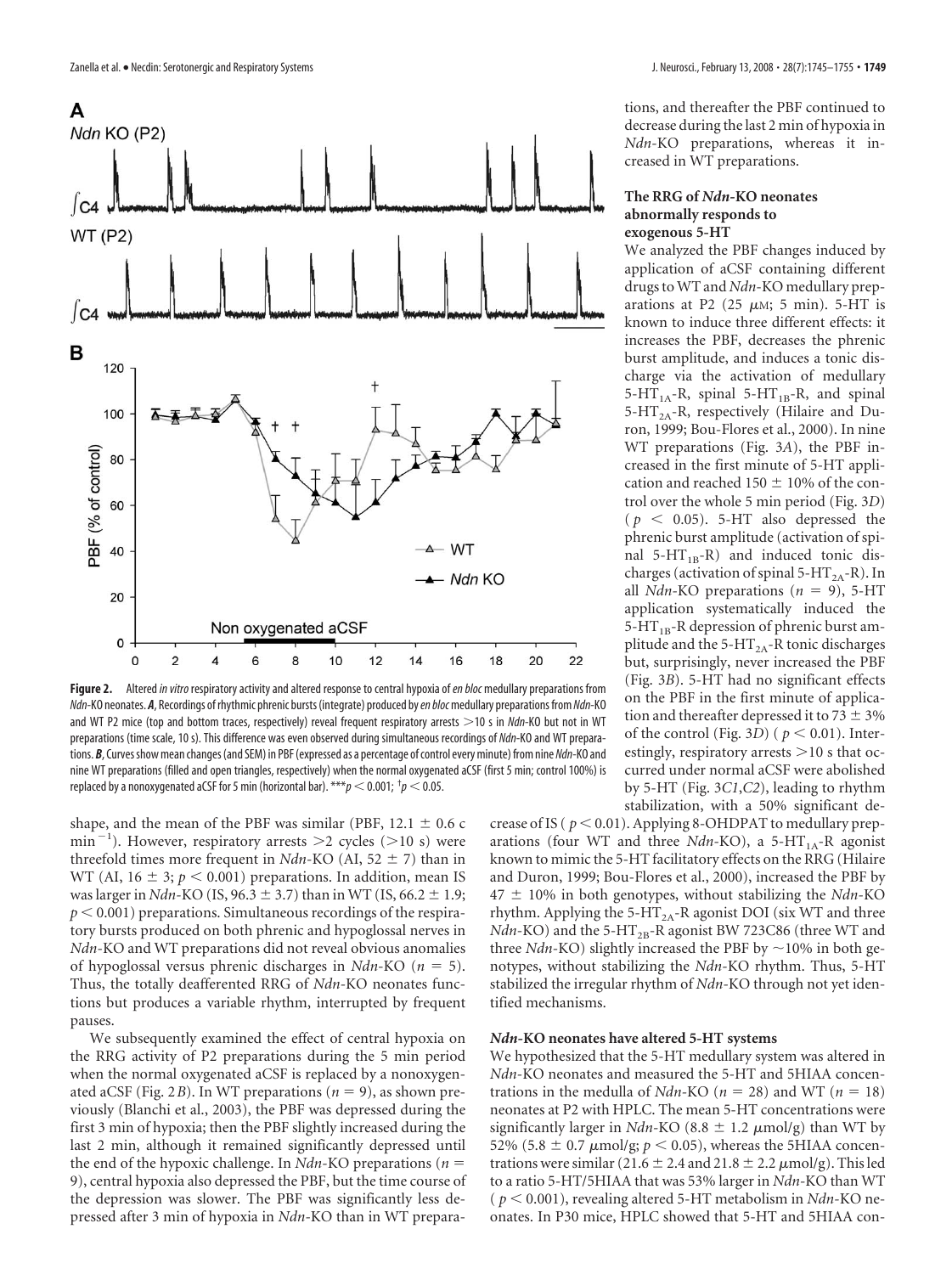centrations tended to be larger by 15–20% in *Ndn*-KO mice (11.9  $\pm$  0.7 and 6.2  $\pm$  0.5  $\mu$ mol/g, for 5-HT and 5HIAA;  $n = 5$ ) than in WT mice (10.3  $\pm$  0.5 and 5.2  $\pm$  0.3  $\mu$ mol/g, for 5-HT and 5HIAA;  $n = 7$ ). However, the differences between both genotypes at P30 were not statistically significant at  $p < 0.05$ ( $p = 0.09$  for both 5-HT and 5HIAA).

# **Necdin is expressed by medullary 5-HT neurons**

From early developmental stages (E12.5), Necdin was found expressed in the medulla. At P2, Necdin expression was detected at high levels in all the medullary raphe nuclei (raphe obscurus, raphe pallidus, raphe magnus) and lateral 5-HT (Fig. 4) areas. In addition, Necdin was highly expressed in pontine structures anterior to the medulla such as the locus ceruleus and the dorsal tegmentum, as well as in medullary structures such as the solitary nucleus, area postrema, dorsal motor nucleus of vagus, and hypoglossal nucleus (Fig. S2, available at www.jneurosci.org as supplemental material). Colabeling experiments at E16.5 and P2 confirmed Necdin expression in 5-HT-positive neurons from the medullary raphe nuclei (Figs. 5, 6*A–D*). Virtually all 5-HT-positive neurons of both areas express Necdin; this was later confirmed using primary cell culture. Although *Necdin* transcript was detected in neurons of the rostral ventrolateral medulla (RVLM), Necdin protein was detected in fewer cells (Fig. S3, available at www. jneurosci.org as supplemental material). Interestingly, *Necdin* transcript was not found in the RVLM neurons that express the neurokinin 1 receptor in the pre-Bötzinger complex region (Fig. S3*H*, available at www.jneurosci.org as supplemental material) (Smith et al., 1991; Rekling and Feldman, 1998), nor in those of the parafacial respiratory group (pFRG) that are located just below the VII motor nucleus and may also contribute to respiratory rhythmogenesis (Onimaru and Homma, 2003) (Fig S2, available at www.jneurosci.org as supplemental material). Thus, this expression pattern does not favor a primary role of Necdin in the intrinsic mechanisms of respiratory rhythmogenesis.

# **Necdin is expressed by 5-HT neurons connected to the respiratory network**

We then investigated a functional link between Necdin-positive cells, 5-HT raphe neurons, and the respiratory network. We inoculated RV in the diaphragm of WT neonates and analyzed its retrograde propagation from phrenic motoneurons to the medullary respi-

ratory network (Gaytan et al., 2002; Hilaire et al., 2004; Viemari et al., 2004; Hilaire, 2006; Zanella et al., 2006; Bevengut et al., 2008). RV infected, step by step, phrenic motoneurons, their medullary drivers, and second- and third-order interneurons in the respira-



**Figure 3.** Altered 5-HT effects on the *in vitro* respiratory activity produced in *en bloc* medullary preparations from *Ndn-*KO neonates. A, B, Rhythmic phrenic bursts (integrate) recorded in two *en bloc* medullary preparations from WT (A) and Ndn-KO (B) P2 neonates superfused with normal aCSF and aCSF containing 5-HT (25  $\mu$ M, 5 min; horizontal bar). Note that 5-HT application decreased the phrenic burst amplitude and induced a tonic discharge in both preparations but had opposite effects on the phrenic burst frequency: facilitation in WT but reduction in *Ndn-*KO preparations (time scale, 60 s). *C1*, *C2*, Enlargements of the 1 min recordings shown in the gray areas of **B** under control aCSF (C1) and under aCSF containing 5-HT (C2); note the apnea >10s in C1 and their disappearance under 5-HT in *C2*. *D*, Curves show the mean changes (and SEM) in the PBF (expressed in percentage of control every minute) from nine *Ndn-*KO and nineWT preparations (filled and open triangles, respectively) when the normal aCSF (first 5 min; control 100%) is replaced by an aCSF containing 5-HT (25  $\mu$ m, 5 min; horizontal bar).  $^\dagger p$   $<$  0.05. Note that 5-HT increased the mean frequency in WT but decreased it in *Ndn-KO* mice.

tory related areas, etc. At 42–48 h after inoculation, a high density of infected neurons was found in raphe nuclei (Fig. S1*D*, available at www.jneurosci.org as supplemental material). As reported previously (Bevengut et al., 2008), the raphe infection originates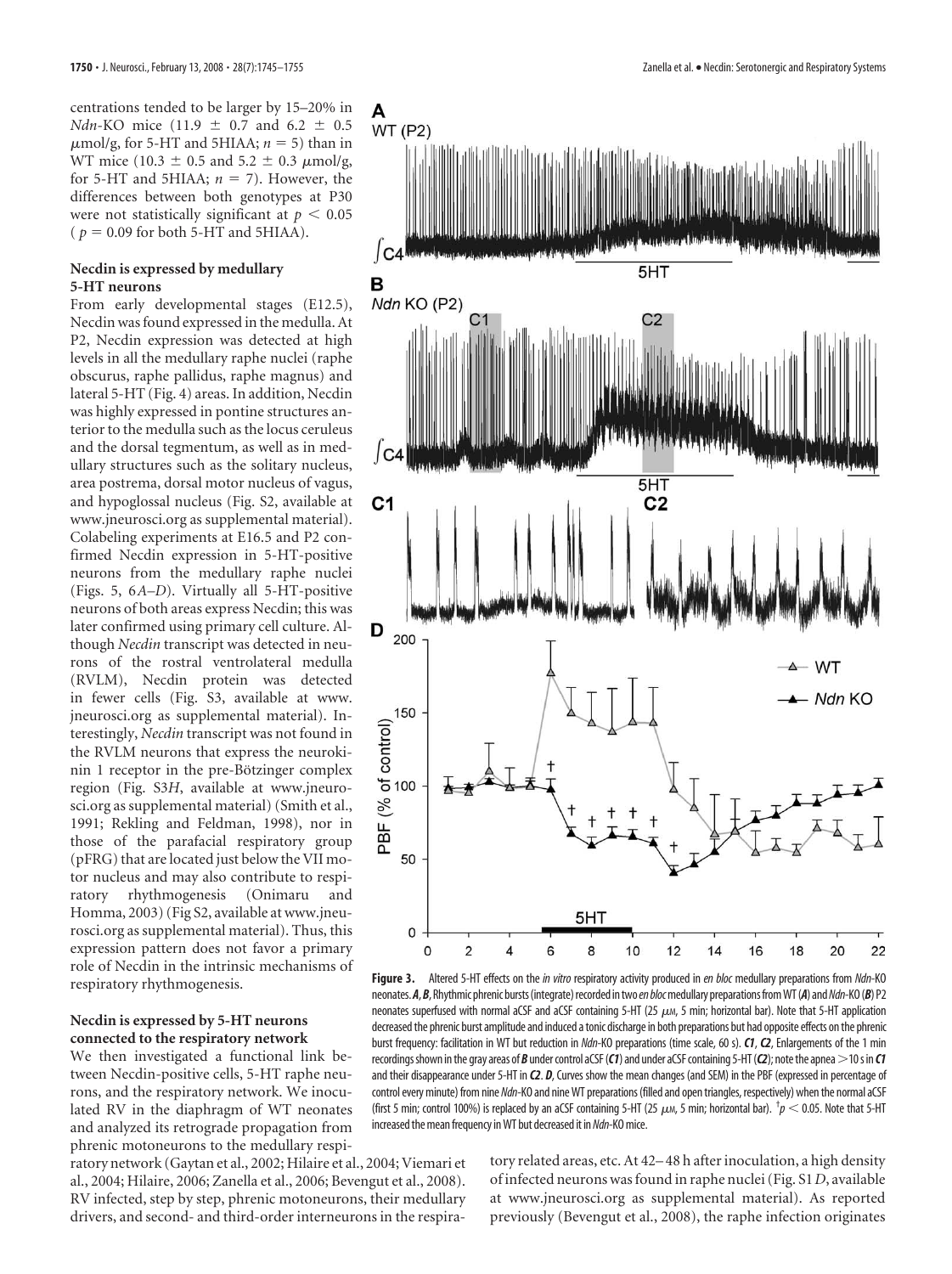

Figure 4. Necdin-expressing neurons in 5-HT areas of WT neonates. Transverse (left) and sagittal (right) medullary sections show Necdinexpressing neurons located in both medial and lateral (black arrow) 5-HT areas of WTP2 neonates. Scale bar, 100  $\mu$ m. io, Inferior olive.



Figure 5. Medullary 5-HT neurons that express Necdin are synaptically connected to the respiratory network. RV is known to infect neurons, but not glia cells, and to propagate within chain of synaptically connected neurons in a retrograde manner. As reported previously (Bevengut et al., 2008), RV inoculation in the diaphragm of WT neonates allows identifying medullary respiratory neuronsthat are implicated inthe control ofthe diaphragm(Fig. S1, available at www.jneurosci.org assupplemental material). RV successively infects phrenic motoneurons (postinoculation delay 24 –30 h), premotoneurons (30 –36 h), and medullary interneurons from the ventral respiratory group, the Bötzinger complex, and the pre-Bötzinger complex (36 – 42 h). At 42– 48 h, amassive, bilateral RV infection ofmedullary 5-HT neurons develops, consistently withsynaptic projectionsfromraphe to previously infected respiratory neurons. *A–C*, At this stage of RV infection, we performed a triple immunostaining against RV (blue), Necdin protein(green), and 5-HT(red)(from leftto right; far right, merge) in fiveWT neonatesthat were RV inoculated at P0. Note that most 5-HT neurons expressed Necdin (some are shown by arrowheads) and that some raphe neurons that expressed both 5-HT and Necdin were also RV infected (arrows). This was similarly observed in sections (20  $\mu$ m) from the medial raphe obscurus (A), the medial raphe pallidus (B), and the lateral group (C). Scale bar, 50  $\mu$ m.

from two different synaptic pathways. First, at 30 –36 h, RV infects a few raphe obscurus neurons, ipsilateral to the inoculation site, through direct projections from raphe to phrenic motoneurons. Second, at 42–48 h, a late, bilateral, and massive infection

occurs in raphe obscurus, pallidus, and 5-HT lateral neurons. This reflects propagation through polysynaptic pathways, including projections from raphe to previously infected respiratory neurons (not especially the RRG), even if other pathways cannot be excluded.

Then, five WT neonates were killed 42–48 h after diaphragmatic inoculation at P0 and, at this postinoculation delay, we performed a triple immunostaining against 5-HT, Necdin, and RV proteins (Fig. 5*A– C*). First, we confirmed that most of the medullary 5-HT neurons coexpressed Necdin (>95%). Second, we noted that most of the medullary 5-HT neurons that were RV infected (and probably participated in the 5-HT modulation of the respiratory network), coexpressed Necdin (89%). The RV-Necdin-5-HT expressing neurons were similarly found within raphe obscurus (Fig. 5*A*), raphe pallidus (Fig. 5*B*), and lateral 5-HT groups (Fig. 5*C*). In this view, Necdin deficiency might affect these neurons and therefore the 5-HT modulation they exert on the respiratory network. Third, we did not observe a Necdin expression in 149 RVinfected neurons located within the pre-Bötzinger complex areas of three different neonates.

#### **How does Necdin alter the 5-HT system and trigger respiratory deficiency at birth?**

First, we performed an immunohistochemical study of the medulla at P2 to label neurons that contained 5-HT or expressed the catecholaminergic synthesis enzyme tyrosine hydroxylase. Counting medullary neurons in three pairs of *Ndn-*KO and WT littermates did not reveal significant differences between both genotypes for 5-HTcontaining neurons (661  $\pm$  85 and 641  $\pm$ 82 in 5-HT medial areas and 199  $\pm$  77 and  $217 \pm 44$  in 5-HT lateral areas for *Ndn*-KO and WT, respectively) and for THexpressing neurons (310  $\pm$  23 and 304  $\pm$  8 A1/C1 neurons for *Ndn*-KO and WT; 224  $\pm$  24 and 227  $\pm$  29 A2/C2 neurons for *Ndn*-KO and WT). In addition, counting hypoglossal motoneurons did not reveal differences between WT and *Ndn*-KO.

Second, we looked at the profile of the 5-HT innervation in WT and *Ndn-*KO embryos and neonates. Abnormal projections of 5-HT fibers toward both the rostral CNS and the RVLM have been reported previously in *Ndn-*KO (Lee et al., 2005; Pagliardini et al., 2005). In addition, we noted dif-

ferences in the morphology of 5-HT vesicles from medullary fibers in sections performed at the level of the pre-Bötzinger complex of WT and *Ndn-*KO mice (Fig. 6,*G*and *H*, *E* and *F*, and *I* and *J* for P2 neonates, E16.5 embryos, and P30 adults, respectively).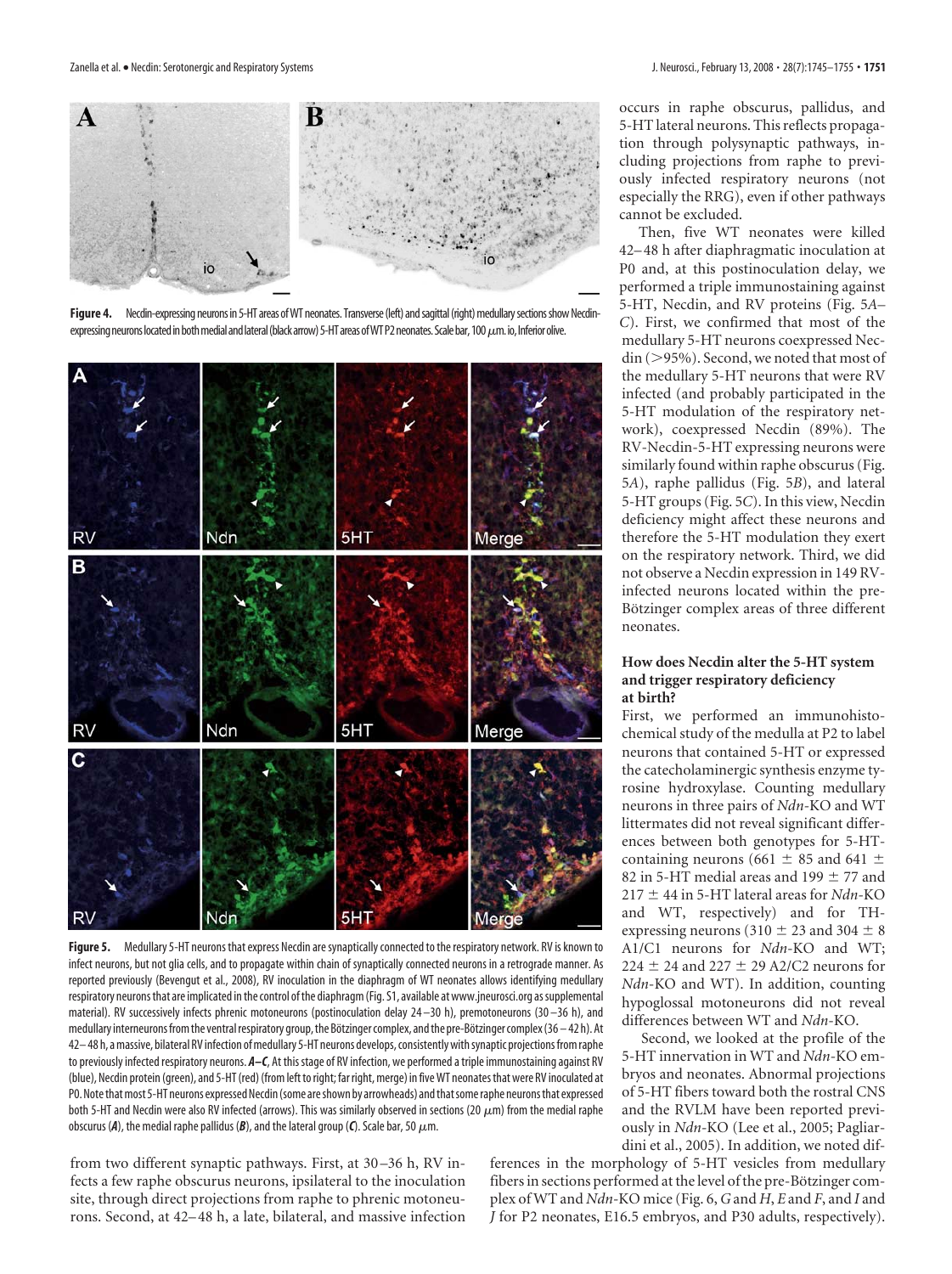

**Figure 6.** Abnormal 5-HT vesicles in the ventral medulla of *Ndn*-KO embryos, neonates, and adults. *A–D*, 5-HT (green, *A*), Necdin (red, *C*), and both (*B*) immunostaining on WT medulla sagittal sections of an *Ndn*-KO embryo at E16.5. Note that Necdin is expressed in most 5-HT neurons of the medial raphe obscurus (RO; *D*).*E–I*, 5-HT (green) immunostaining on WT (*E*, *G*, *I*) and *Ndn*-KO (*F*, *H*, *J*) medullary fibers of E16.5 embryos (*E*,*F*), P2 neonates (*G*, *H*), and P30 adults (*I*, *J*). At all studied ages, 5-HT fibers in *Ndn*-KO mutant mice display irregularly distributed and enlarged 5-HT vesicles. Scale bar, 10  $\mu$ m.

In *Ndn-*KO neonates, medullary 5-HT fibers frequently displayed irregularly distributed, large and swollen 5-HT vesicles (Fig. 6*H*). Such 5-HT vesicles were also frequent in *Ndn-*KO embryos at E16.5 (Fig. 6*F*) and in *Ndn-*KO adults at P30 (Fig. 6*J*).

Third, to allow the quantitative comparison between genotypes, we then performed primary cultures of raphe neurons from P2 neonates. In raphe cultures from WT, we detected Necdin as vesicles in cellular bodies and dendrites in nearly all 5-HT neurons, 5-HT being expressed in apparently different vesicles (Fig. 7*A*,*B*). In raphe cultures from *Ndn-*KO, we also observed 5-HT vesicles, but they appeared more frequent and larger (Fig. 7*D–G*), resembling those observed *in vivo*. Counting large 5-HT vesicles (surface,  $>$  0.5  $\mu$ m<sup>2</sup>) in 200 neurons cultured from WT and *Ndn*-KO raphe revealed they were  $\sim$  10-fold more frequent and threefold larger in *Ndn*-KO (1.90  $\pm$  0.27 vesicles/neuron;  $3.06 \pm 0.81 \ \mu m^2$ ;  $n = 4$  neonates) than in WT cell cultures  $(0.20 \pm 0.03 \text{ vesicles/neuron}; 0.83 \pm 0.26 \text{ }\mu\text{m}^2; n = 4 \text{ neonates}).$ We thus conclude that Necdin deficiency in mice alters the morphology of 5-HT fibers but not the number of 5-HT neurons.

# **Discussion**

To secure life, the mammalian RRG must be able to elaborate its rhythmic command and to adequately adapt it to environmental and behavioral changes. At birth, the RRG ability to correctly function depends on maturational processes controlled by key genes affecting intrinsic rhythmogenic mechanisms (Blanchi et al., 2003) and the development of neurotransmitter systems, including the 5-HT system (Bou-Flores et al., 2000; Burnet et al., 2001; Gaspar et al., 2003; Viemari et al., 2004). Here, we report central sleep apneas in PWS from birth and similar apneas in *Ndn*-KO. In mice, Necdin deficiency does not disable the RRG to function but alters its function, inducing apneas, rhythm irregularity, and misregulations, even when isolated *in vitro*. We show Necdin expression in 5-HT neurons of WT mice through embryogenesis and in adults. Although Necdin deficiency does not modify the number of 5-HT neurons, it alters the 5-HT metabolism and the 5-HT modulation of the RRG during the perinatal period and, permanently, the morphology and distribution of 5-HT vesicles. Subsequently, these 5-HT alterations may affect the maturation of the respiratory system and induce persisting breathing deficits in *Ndn-K*O, and probably in PWS.

# **Apneas and blunted respiratory regulations in PWS patients and** *Ndn***-KO neonates**

Sleep apneas are common in PWS children and adults (Goldstone, 2004; Festen et al., 2006).We show that they exist as early as birth in PWS neonates and persist in PWS infants. Surviving *Ndn-*KO mice, similar to PWS, have frequent apneas during quiet, probably sleeping periods, and irregular rhythm. Because these respiratory deficits exist *in vitro*, they are central from origin, although peripheral alterations cannot be excluded. In E18 embryos from a different Necdin-deficient strain, the respiratory rhythm is highly variable, with arrests lasting several tens of minutes in some preparations (Ren et al., 2003; Pagliardini et al., 2005). We never observed such long-lasting arrests in *Ndn-*KO preparations, probably because embryos with such drastic deficits could not have survived until P2. We only studied the less affected mutants, those that could, similarly to PWS patients, survive.

*Ndn-*KO, as PWS patients, have blunted respiratory regulations. In responses to hypercapnia, *Ndn-*KO mice increase their ventilation but less than WT mice. This regulation, which is crucial to secure pH homeostasis, involves neurons from the RVLM ventral surface that detect  $CO<sub>2</sub>/pH$  changes, and several neurotransmitter systems that adjust the chemosensitivity and the RRG responsiveness, including the 5-HT system (Wang et al., 2002; Nattie et al., 2004; Richerson, 2004; Taylor et al., 2004). *Ndn*-KO also have blunted respiratory responses to hypoxia as shown herein. *In vivo*, a short-lasting hypoxia that activates carotid bodies chemoceptors and, in turn, the RRG increases ventilation in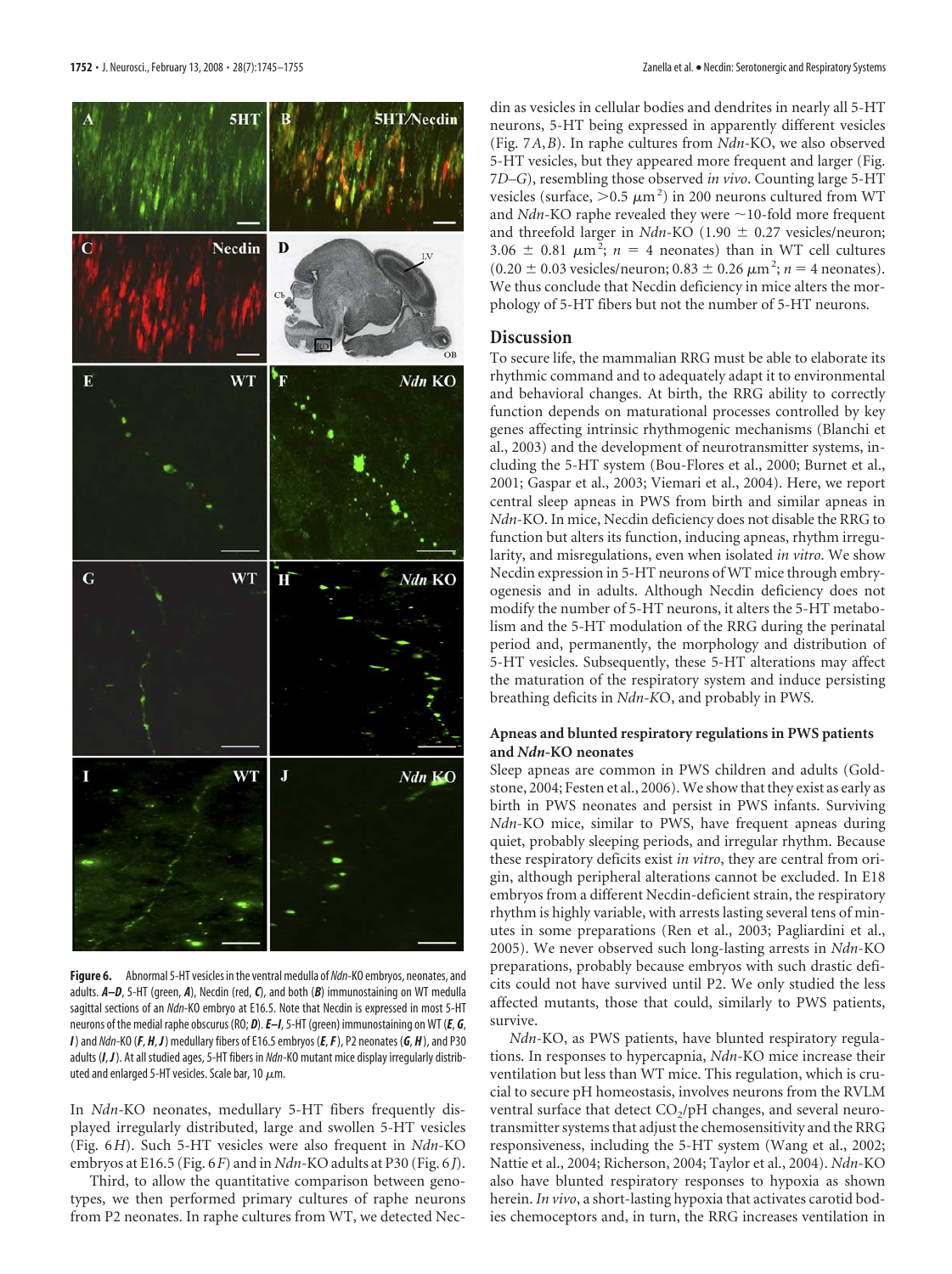

**Figure 7.** Morphological analysis of 5-HT vesicles in raphe primary cultures from WT and *Ndn*-KO neonates. *A–C*, Double immunostaining to label a 5-HT-positive (green, *A*) and Necdin-positive (red, *B*) neuron (merged labeling in *C*). Necdin is expressed in vesicles present in cytoplasm and dendrites. *D–G*, 5-HT (green) immunoreactive neurons in raphe cultures fromWT (*D*,*F*) and*Ndn*-KO neonates(*E*,*G*). Enlargementsshowing detailedfeatures of 5-HT neurons(*F*,*G*).Notethe presence of enlarged 5-HT vesicles in 5-HT neurons from *Ndn*-KO compared with WT. Scale bar, 10  $\mu$ m.

WT and *Ndn-*KO mice but less in *Ndn-*KO mice. The weakness of the *Ndn-*KO response may be peripheral in origin (carotid body chemosensitivity) and/or central. *In vitro*, mimicking central hypoxia by applying nonoxygenated aCSF depressed the RRG in WT and *Ndn-*KO preparations, but less in *Ndn-*KO and with a slower time course. Furthermore, an interaction between Necdin and HIF1 (hypoxia-inducible factor 1) has been reported (Moon et al., 2005), which reinforces the idea that Necdin participates in the response to hypoxia.

#### **Central respiratory deficits and 5-HT alterations**

In PWS, the 5-HT metabolism may be altered, because 5HIAA concentrations in the CSF (Akefeldt et al., 1998) and monoamine oxidase activity in platelets (Akefeldt and Mansson, 1998) are abnormal. Moreover, 5-HT affects RRG maturation and function. First, endogenous 5-HT facilitates the fetal and neonatal RRG via 5-HT<sub>1A</sub>-R (Hilaire and Duron, 1999; Bou-Flores et al., 2000) and perinatal excess of 5-HT resulting from monoamine oxidase A (MAOA) deficiency induces an irregular rhythm and a loss of the 5-HT<sub>1A</sub> facilitation of RRG (Cases et al., 1995; Bou-Flores et al., 2000). Second, overactivation of 5-HT biosynthesis induces apneas in neonatal rats (Hilaire et al., 1993), and 5-HT participates in sleep apneas in adult mice (Popa et al., 2005). Third, 5-HT participates in respiratory responses to hypercapnia and hypoxia (Hilaire and Duron, 1999; Burnet et al., 2001; Wang et al., 2002; Nattie et al., 2004; Richerson, 2004; Taylor et al., 2004; Tryba et al., 2006). Thus, one might conceive that 5-HT alterations in *Ndn*-KO may induce irregular rhythm, apneas, and altered regulations. Nonetheless, rhythm alterations are less severe in *Ndn*-KO than in MafB mutants where the pre-Bötzinger complex is altered (Blanchi et al., 2003). Effectively, the RRG of *Ndn*-KO functions and may even produce a stable rhythm under 5-HT. The rodent RRG is located within the RVLM, where neurons of the pFRG and the pre-Bötzinger complex play key roles in rhythmogenesis (Smith et al., 1991; Rekling and Feldman, 1998; Gray et al., 2001; Manzke et al., 2003; Onimaru and Homma, 2003; Hayes and Del Negro, 2007). In the RVLM, Necdin transcript is detected, but very few or any neurons of the pre-Bötzinger complex and pFRG areas, respectively, express Necdin protein, whereas all 5-HT neurons do. Thus, we propose a pivotal role for 5-HT alterations in *Ndn*-KO breathing deficits: Necdin deficiency alters the 5-HT system, which in turn alters the prenatal 5-HT modulation of the RRG, affecting its maturation and its postnatal function. However, if *Ndn*-KO breathing deficits originate, in part, from 5-HT alterations that secondarily alter the RRG, we cannot exclude that other, not yet identified, alterations might also contribute to such breathing deficits, in particular a primary alteration of the RRG and/or the carotid

bodies that could especially affect respiratory rhythm generation and regulations, respectively.

Breathing deficits persist in *Ndn*-KO adults, although their excess of 5-HT becomes statistically insignificant. Similarly, breathing deficits persist in MAOA-KO adults, although their excess of 5-HT weakens with age (Cases et al., 1995; Burnet et al., 2001). Thus, in addition to perinatal excess of 5-HT, other factors could contribute to persisting breathing deficits. In MAOA-KO, an abnormal expression/function of  $5-HT<sub>1A</sub>$ -R plays a key role, abolishing the 5-HT<sub>1A</sub> facilitation of the RRG, altering its maturation and the wiring of the respiratory network (Bou-Flores et al., 2000). In *Ndn-*KO, however, the RRG normally responds to activation of 5-HT<sub>1A</sub>-R with 8-OHDPAT, suggesting a normal expression/function of 5-HT<sub>1A</sub>-R. Because 5-HT activates the RRG of neonatal rodents mainly via medullary  $5-HT_{1A}-R$  (Hilaire and Duron, 1999; Bou-Flores et al., 2000), the normal RRG response to specific  $5-HT<sub>1A</sub>-R$  activation versus the abnormal response to 5-HT in *Ndn*-KO is puzzling. Several speculative, nonexclusive issues may be proposed to explain this discrepancy. First, a plethora of receptors mediate the 5-HT effects, and we have only tested the RRG response to the selective activation of a few of them (Gaspar et al., 2003; Manzke et al., 2003); one cannot exclude that some 5-HT receptor subtypes, not yet identified, have abnormal expression/function in *Ndn*-KO, acquiring a new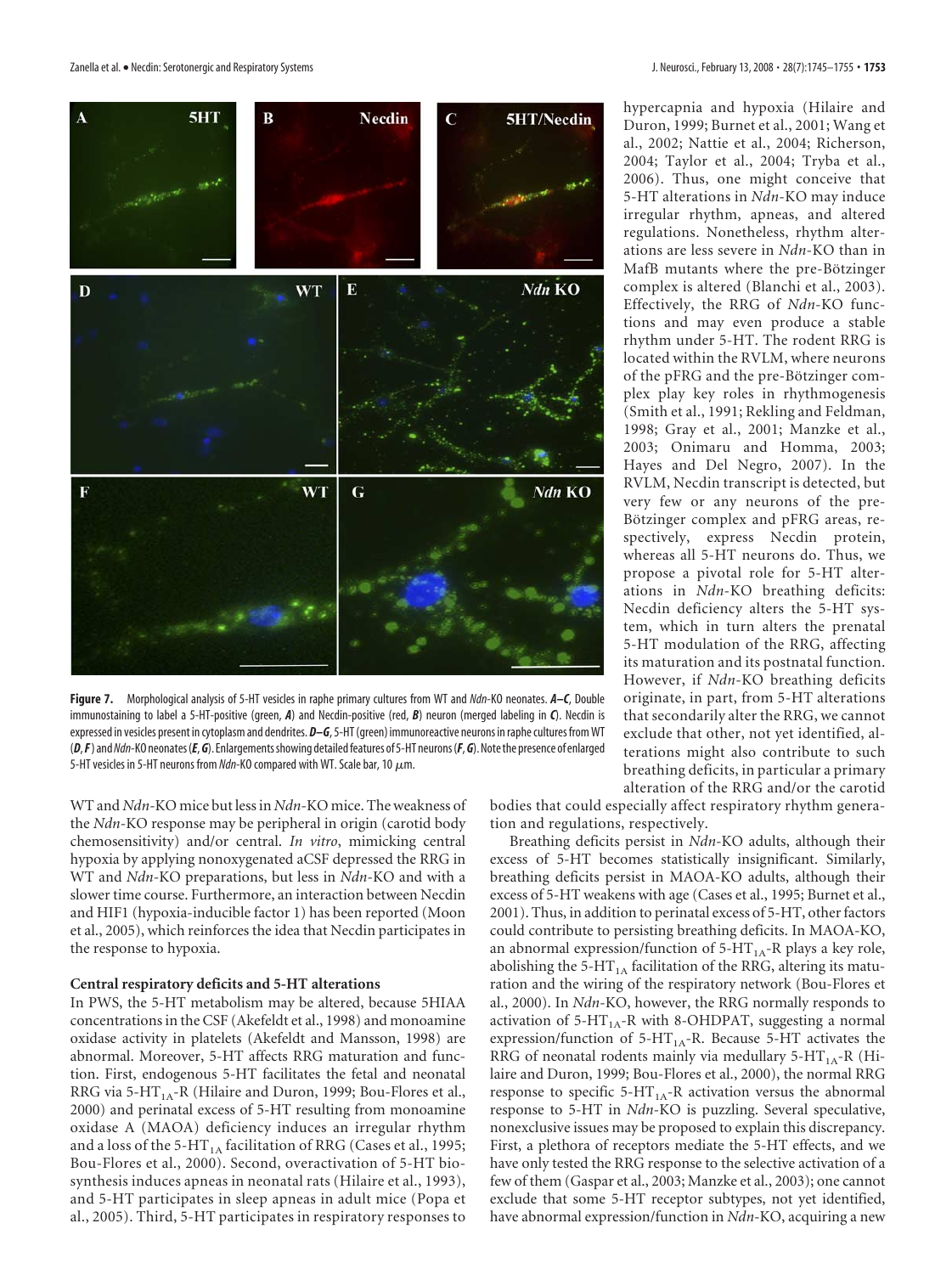role in RRG regulation. Second, because exogenous 5-HT application simultaneously activates all the different 5-HT receptors in different brainstem loci, the RRG response to this massive and synchronous activation may be different from the RRG response to the selective activation of individual 5-HT receptors, especially if the expression of a given 5-HT receptor is altered in *Ndn*-KO. Third, exogenous 5-HT application, in addition to its activation of 5-HT receptors, aggravates the excess of 5-HT in *Ndn*-KO medulla, and this may further affect the 5-HT metabolism, especially the processes implicated in 5-HT release and reuptake. Interestingly, we report a permanently altered morphology of 5-HT fibers in *Ndn*-KO fetuses, neonates, and adults, with large, swollen 5-HT vesicles. This permanent 5-HT anomaly may contribute to both the altered RRG maturation and the persisting breathing deficits in adults. A better characterization of these abnormal vesicles and their physiopathological consequences are under study.

In *Ndn*-KO, exogenous 5-HT decreases the PBF, abolishes the respiratory arrests, and stabilizes the RRG through unknown mechanisms. The 5-HT-induced restoration of a stable RRG activity in *Ndn*-KO suggests that pharmacological treatments targeting the 5-HT system might soften their breathing deficits. In PWS, treatments with the selective 5-HT uptake inhibitor fluoxetine alleviates some specific symptoms (Dech and Budow, 1991; Warnock and Kestenbaum, 1992; Benjamin and Buot-Smith, 1993; Hellings and Warnock, 1994; Goldstone, 2004), but nothing has been reported on breathing symptoms. However, chronic treatments with fluoxetine increase the respiratory response to hypercapnia in rats (Taylor et al., 2004), and short-term fluoxetine treatment improves respiration of obese non-PWS patients suffering from apnea/hypopnea periods during sleep (Kopelman et al., 1992).

#### **Necdin function and the 5-HT system**

Two cellular functions are reported for Necdin. First, Necdin acts as an anti-apoptotic factor (Andrieu et al., 2003). However, we counted a normal number of 5-HT neurons, catecholamine neurons, and hypoglossal motor neurons in *Ndn*-KO. Second, Necdin affects neuronal migration, axonal extension, arborization, and fasciculation. Necdin deficiency has been reported to alter projections of 5-HT profiles toward rostral structures at E15.5 (Lee et al., 2005) and the RVLM at E18.5 (Lee et al., 2005; Pagliardini et al., 2005), and we show altered morphology of 5-HT vesicles in fibers innervating the medulla of *Ndn*-KO embryos, neonates, and adults. Thus, Necdin deficiency induces developmental alterations that may affect several networks, including the maturing 5-HT network itself, which, subsequently, alters the prenatal maturation and postnatal function of the RRG.

#### **Is Necdin involved in non-PWS breathing deficit diseases?**

Using a PWS mouse model, we report that Necdin deficiency alters both 5-HT and respiratory systems. However, PWS is a multigenic disease, and patients are diagnosed on the presence of multiple symptoms; some of which could be attributed to genes other than *NECDIN*. Clearly, only *NECDIN* mutations have never been associated with patients diagnosed with PWS. We propose that such mutations might contribute to diseases accompanied with apneas and involving 5-HT alterations, such as sleep apneas syndrome (SAS) and sudden infant death syndrome (SIDS). SAS is the most common respiratory disease in adults; abnormally elevated 5HIIAA levels have been reported in SAS (Cramer et al., 1981), and 5-HT agents are thought to be potentially efficient (Veasey, 2003). SIDS is a multifactorial disease,

involving both genetic and environmental factors; developmental abnormality in 5-HT and respiratory systems could play major roles in SIDS (Kinney et al., 2001; Paterson et al., 2006). SIDS is assumed to originate from fatal apneas during sleep, and there is an increased family history of SIDS in adults with SAS (Marcus, 2001). Thus, *NECDIN* might be a genetic factor contributing to apneas of PWS, SIDS, and SAS.

In conclusion, we suggest a causal relationship between Necdin deficiency, 5-HT dysfunction, altered RRG maturation, and persisting breathing deficits in *Ndn*-KO mice but also in PWS and possibly in some non-PWS patients suffering from apneas and 5-HT system alterations.

## **References**

- Akefeldt A, Mansson JE (1998) Is monoamine oxidase activity elevated in Prader-Willi syndrome? Eur Child Adolesc Psychiatry 7:163–165.
- Akefeldt A, Ekman R, Gillberg C, Mansson JE (1998) Cerebrospinal fluid monoamines in Prader-Willi syndrome. Biol Psychiatry 44:1321–1328.
- Andrieu D, Watrin F, Niinobe M, Yoshikawa K, Muscatelli F, Fernandez PA (2003) Expression of the Prader-Willi gene Necdin during mouse nervous system development correlates with neuronal differentiation and p75NTR expression. Gene Expr Patterns 3:761–765.
- Andrieu D, Meziane H, Marly F, Angelats C, Fernandez P-A, Muscatelli F (2006) Sensory defects in Necdin deficient mice result from a loss of sensory neurons correlated within an increase of developmental programmed cell death. BMC Dev Biol 6:56.
- Benjamin E, Buot-Smith T (1993) Naltrexone and fluoxetine in Prader-Willi syndrome. J Am Acad Child Adolesc Psychiatry 32:870 –873.
- Bevengut M, Coulon P, Hilaire G (2008) Brain nuclei controlling the spinal respiratory motoneurons in the newborn mouse. Adv Exp Med Biol 605:127–132.
- Blanchi B, Kelly LM, Viemari JC, Lafon I, Burnet H, Bevengut M, Tillmanns S, Daniel L, Graf T, Hilaire G, Sieweke MH (2003) MafB deficiency causes defective respiratory rhythmogenesis and fatal central apnea at birth. Nat Neurosci 6:1091–1100.
- Bou-Flores C, Lajard AM, Monteau R, De Maeyer E, Seif I, Lanoir J, Hilaire G (2000) Abnormal phrenic motoneuron activity and morphology in neonatal monoamine oxidase A-deficient transgenic mice: possible role of a serotonin excess. J Neurosci 20:4646-4656.
- Brewer GJ (1995) Serum-free B27/neurobasal medium supports differentiated growth of neurons from the striatum, substantia nigra, septum, cerebral cortex, cerebellum, and dentate gyrus. J Neurosci Res 42:674 –683.
- Burnet H, Bevengut M, Chakri F, Bou-Flores C, Coulon P, Gaytan S, Pasaro R, Hilaire G (2001) Altered respiratory activity and respiratory regulations in adult monoamine oxidase A-deficient mice. J Neurosci 21:5212–5221.
- Cases O, Seif I, Grimsby J, Gaspar P, Chen K, Pournin S, Muller U, Aguet M, Babinet C, Shih JC, De Maeyer E (1995) Aggressive behavior and altered amounts of brain serotonin and norepinephrine in mice lacking MAOA. Science 268:1763–1766.
- Cramer H,Warter JM, Renaud B, Krieger J, Marescaux CH, Hammers R (1981) Cerebrospinal fluid adenosine 3',5'-monophosphate, 5-hydroxyindoleacetic acid and homovanillic acid in patients with sleep apnoea syndrome. J Neurol Neurosurg Psychiatry 44:1165–1167.
- Dech B, Budow L (1991) The use of fluoxetine in an adolescent with Prader-Willi syndrome. J Am Acad Child Adolesc Psychiatry 30:298 –302.
- Festen DA, de Weerd AW, van den Bossche RA, Joosten K, Hoeve H, Hokken-Koelega AC (2006) Sleep-related breathing disorders in prepubertal children with Prader-Willi syndrome and effects of growth hormone treatment. J Clin Endocrinol Metab 91:4911–4915.
- Gaspar P, Cases O, Maroteaux L (2003) The developmental role of serotonin: news from mouse molecular genetics. Nat Rev Neurosci 4:1002–1012.
- Gaytan SP, Pasaro R, Coulon P, Bevengut M, Hilaire G (2002) Identification of central nervous system neurons innervating the respiratory muscles of the mouse: a transneuronal tracing study. Brain Res Bull 57:335–339.
- Gerard M, Hernandez L, Wevrick R, Stewart CL (1999) Disruption of the mouse necdin gene results in early post-natal lethality. Nat Genet 23:199 –202.
- Goldstone AP (2004) Prader-Willi syndrome: advances in genetics, pathophysiology and treatment. Trends Endocrinol Metab 15:12–20.